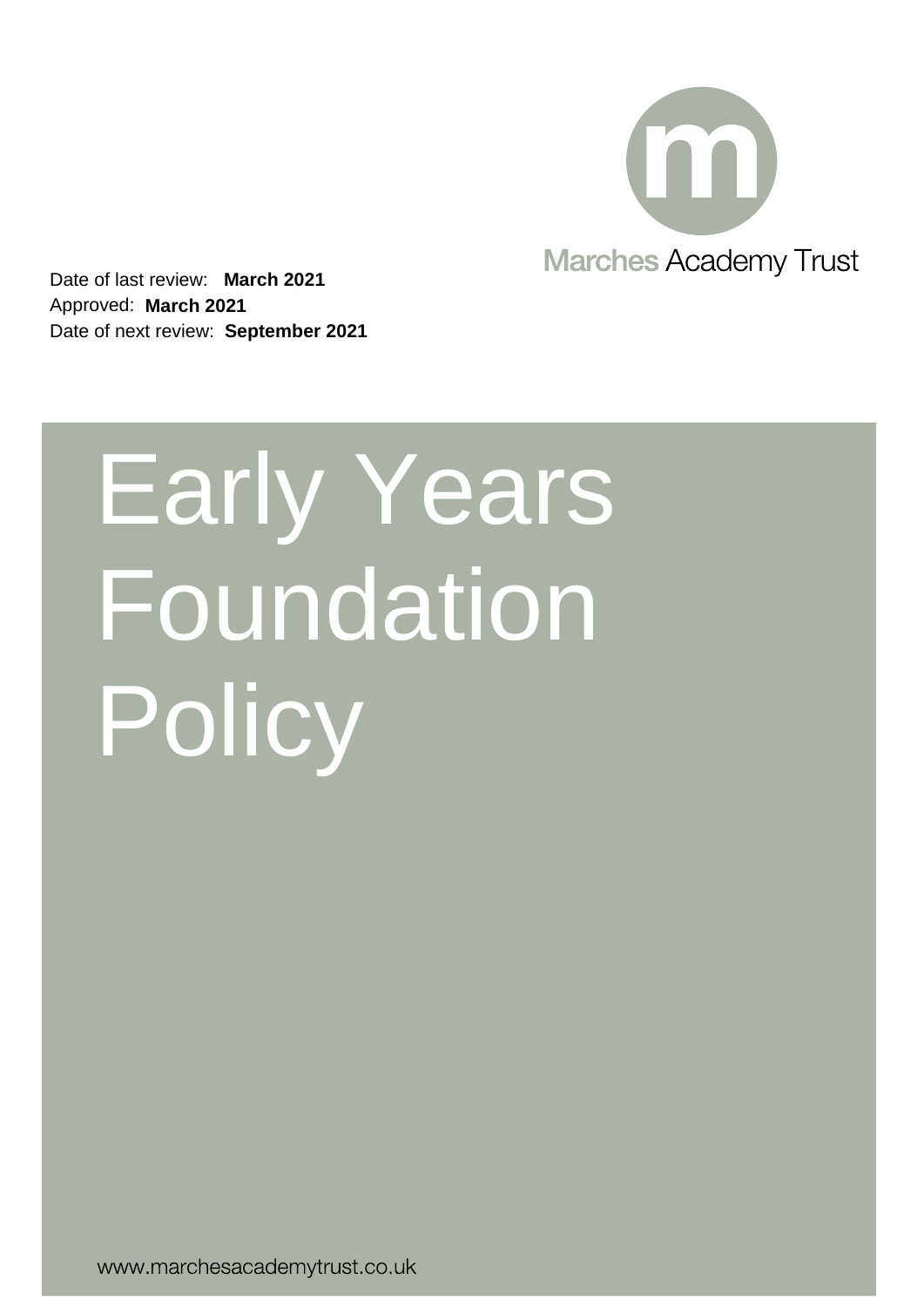# **Contents**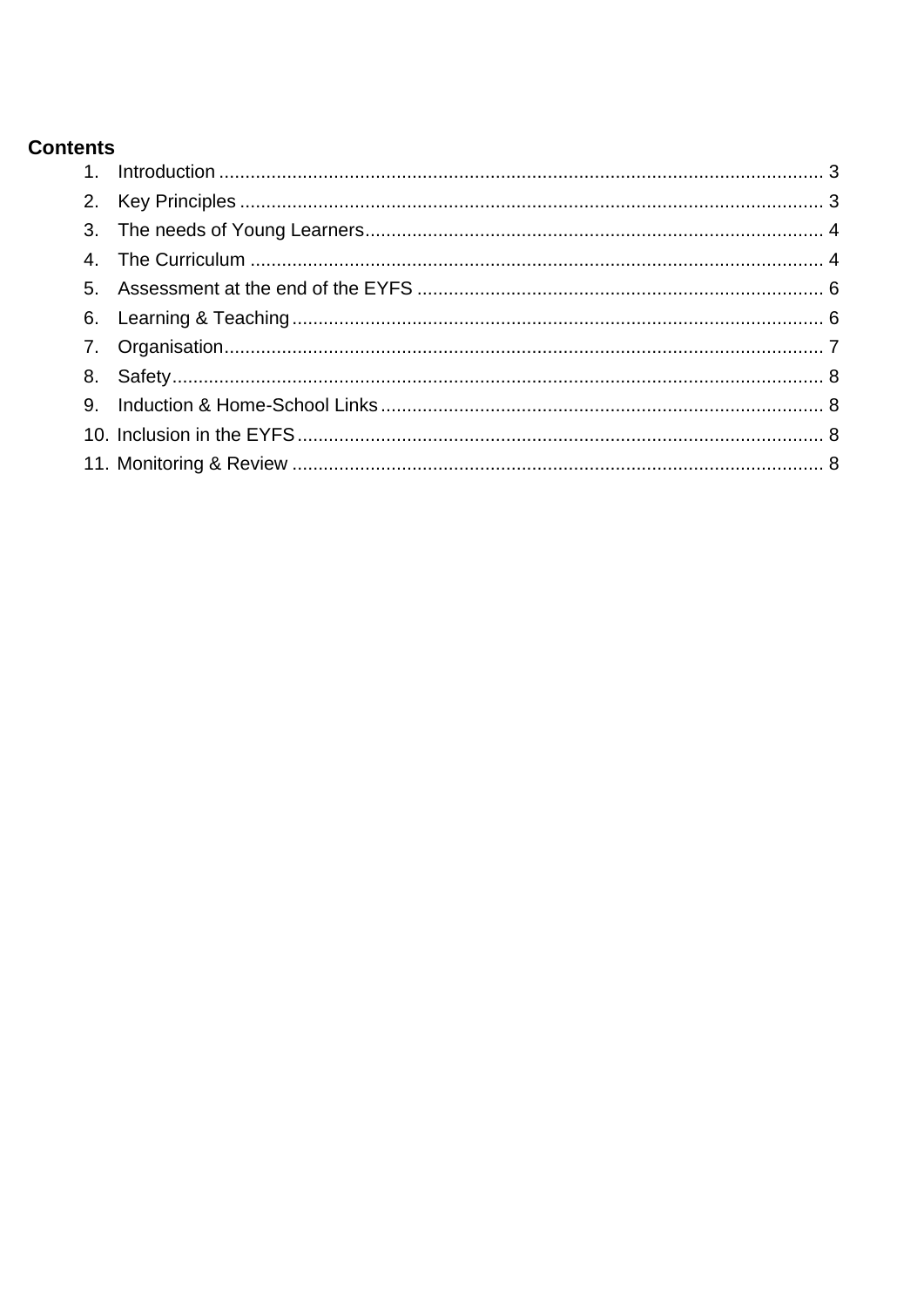# <span id="page-2-0"></span>**1. Introduction**

The aim of this policy is to enable all Primaries within Marches Academy Trust:

- To provide a structured, secure, caring and well-resourced learning environment both inside and out which meets all the individual developmental needs of 'young learners' and underpins all future learning.
- To enable "young learners" to become confident, motivated and happy learners, developing the skills and attitudes necessary for their own successful future learning.
- To enable "young learners" early development to take place within the caring and nurturing environment, in line with the ethos and values, which the school upholds and promotes.
- To develop independence and individuality, whilst fostering respect and tolerance for others irrespective of ability, race, creed, gender or background.

## <span id="page-2-1"></span>**2. Key Principles**

In order to achieve the above aims staff and Governors will provide a curriculum for the last year of EYFS (reception) based on the following principles, which will establish the foundations that underpin all future learning:

- at the core, place the development of positive attitudes and dispositions towards learning and foster the development of positive behaviour and social interaction skills;
- promote and develop personal, social and emotional well-being;
- encourage the development of self-confidence and positive self-awareness;
- enable children to develop the skills of attention, concentration and persistence;
- place speech, language and communication at the heart of learning:
- lay the foundations for developing reading and writing;
- develop early mathematical skills and concepts;
- develop an understanding of the world in which children live;
- enable children to be creative in their responses to their world and in their development of skills;
- encourage children to develop their imagination through the exploration of media and materials;
- **•** Promote healthy and safe physical development both gross and fine motor;
- Encourage independence and ownership of own learning.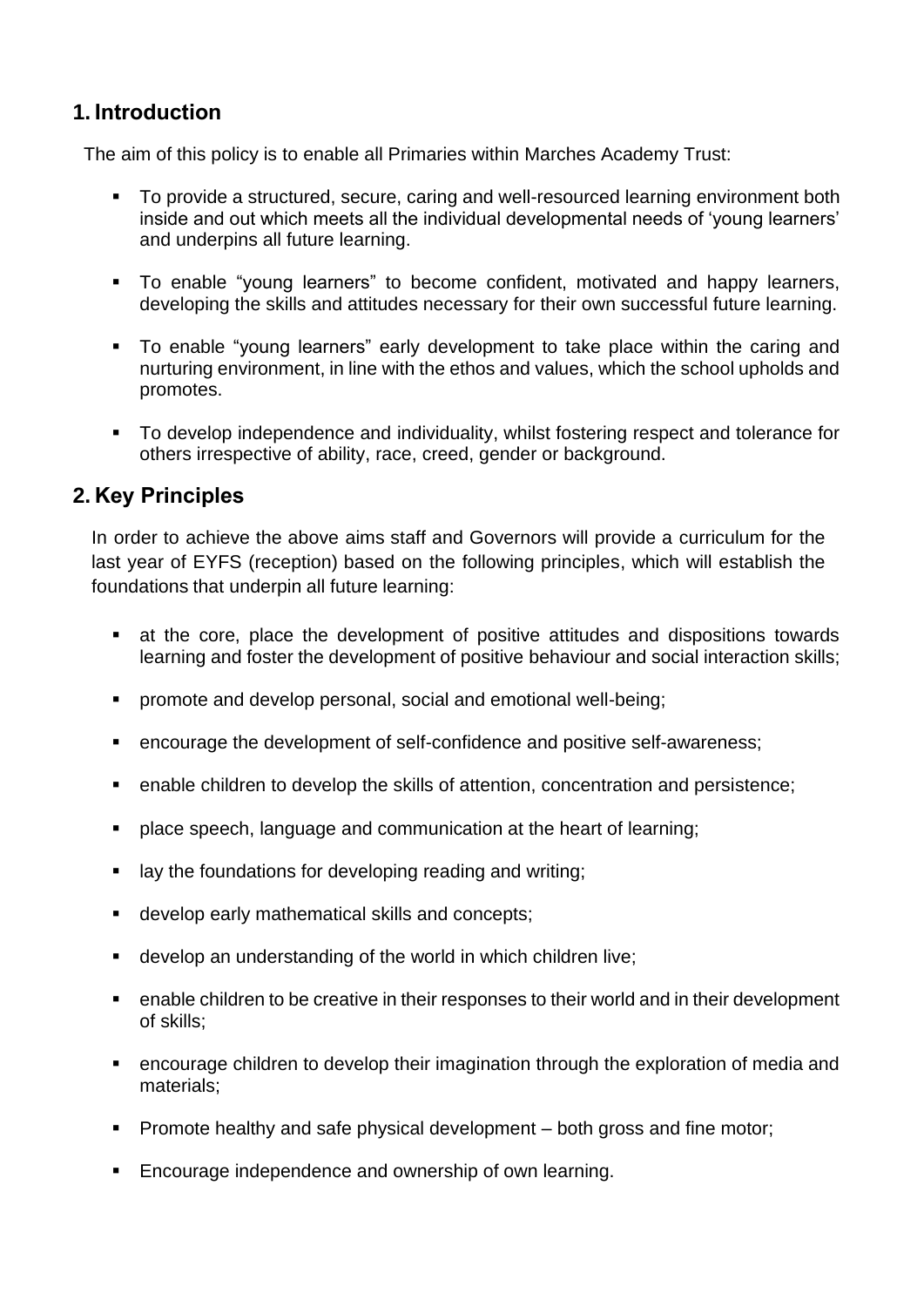# <span id="page-3-0"></span>**3. The needs of Young Learners**

All children require:

- Adults who are sensitive to their differing needs, abilities, backgrounds and previous experiences to teach, support, care and offer equal opportunities for them all to develop.
- Adults who will respect them and value their ideas and opinions recognising that every child is an individual.
- A challenging and diverse curriculum offering ample opportunity to practise and develop skills and learning. This includes rich and positive learning experiences with plenty of first-hand experience, varied to include all learning styles and including regular opportunity to explore and learn through practical and play activities.
- Opportunities to make decisions and to take responsibility both for their learning and behaviour. The curriculum is founded upon offering opportunities for the development of personal qualities, social skills, and positive attitudes towards learning. This includes the chance to make mistakes in a forgiving environment and to realise that making mistakes is a learning experience.

In summary, a well-planned, carefully structured programme of academic and personal development, building on past experiences and achievements - delivered in ways appropriate to their age and stage.

## <span id="page-3-1"></span>**4. The Curriculum**

The Early Years Foundation Stage (EYFS) is a comprehensive statutory framework that sets the standards for the learning, development and care of children from birth to five. The EYFS extends from birth to the end of Reception and the beginning of Key Stage 1. The curriculum should therefore be seen as part of a continuum of learning, which begins at birth, extends throughout the years of compulsory schooling and establishes the young person as a lifelong learner. At all our schools our values underpin all teaching, learning and conduct, providing a context in which children's spiritual, moral and social development (SMSC) may take place.

SMSC will be integrated naturally within the planned learning outcomes throughout the Foundation Stage.

Play underpins the delivery of all the EYFS.

The EYFS principles guide the work of all practitioners, there are four themes:

- a unique child
- positive relationships
- enabling environments
- learning and development.

The curriculum consists of seven areas of learning - three "prime" and four "specific". These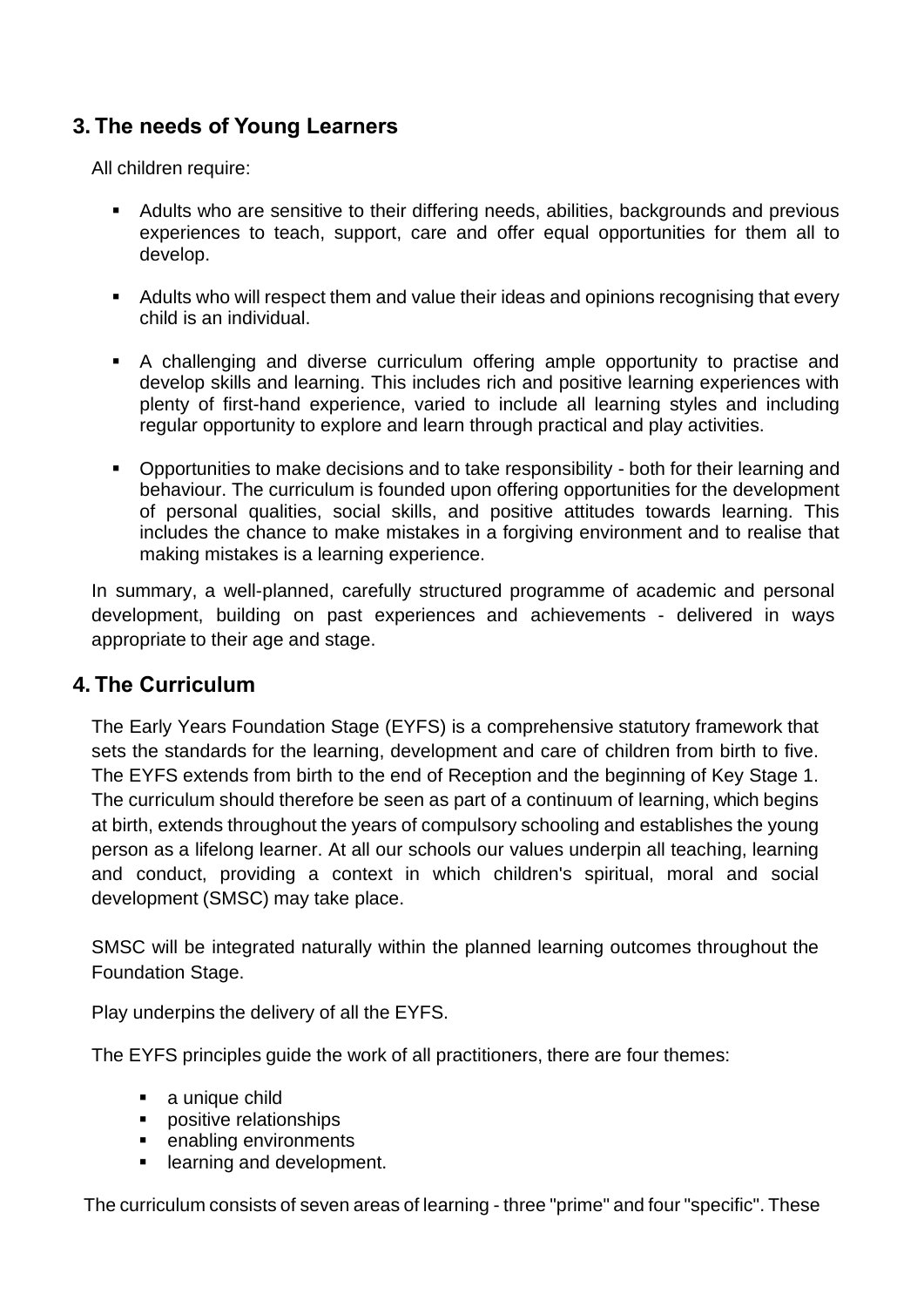are inter-related and none can be delivered in isolation from the others. The seven areas consist of a total of seventeen Early Learning Goals:

### **Prime**:

The prime areas begin to develop quickly in response to relationships and experiences, and run through and support learning in all other areas. The prime areas continue to be fundamental throughout the EYFS, work together, and move through to support development in all areas.

#### The **prime areas** are:

Personal, Social and Emotional Development -comprising:

- Making relationships;
- Self Confidence and self-awareness;
- Managing feelings and behaviour.

#### Communication and Language -comprising:

- **E** Listening and attention;
- **■** Understanding;
- **•** Speaking.

#### Physical Development -comprising:

- Moving and handling (gross and fine motor);
- Health and self-care.

#### **Specific**:

The specific areas include essential skills and knowledge for children to participate successfully in society. They grow out of the prime areas, and provide important contexts for learning.

#### Mathematics - comprising:

- Numbers
- Shape, Space and Measures

#### Literacy - comprising:

- Reading
- Writing

#### Understanding the world -comprising:

- People and communities
- The world
- **•** Technology

#### Expressive arts and design - comprising:

- Exploring and using media and materials
- Being imaginative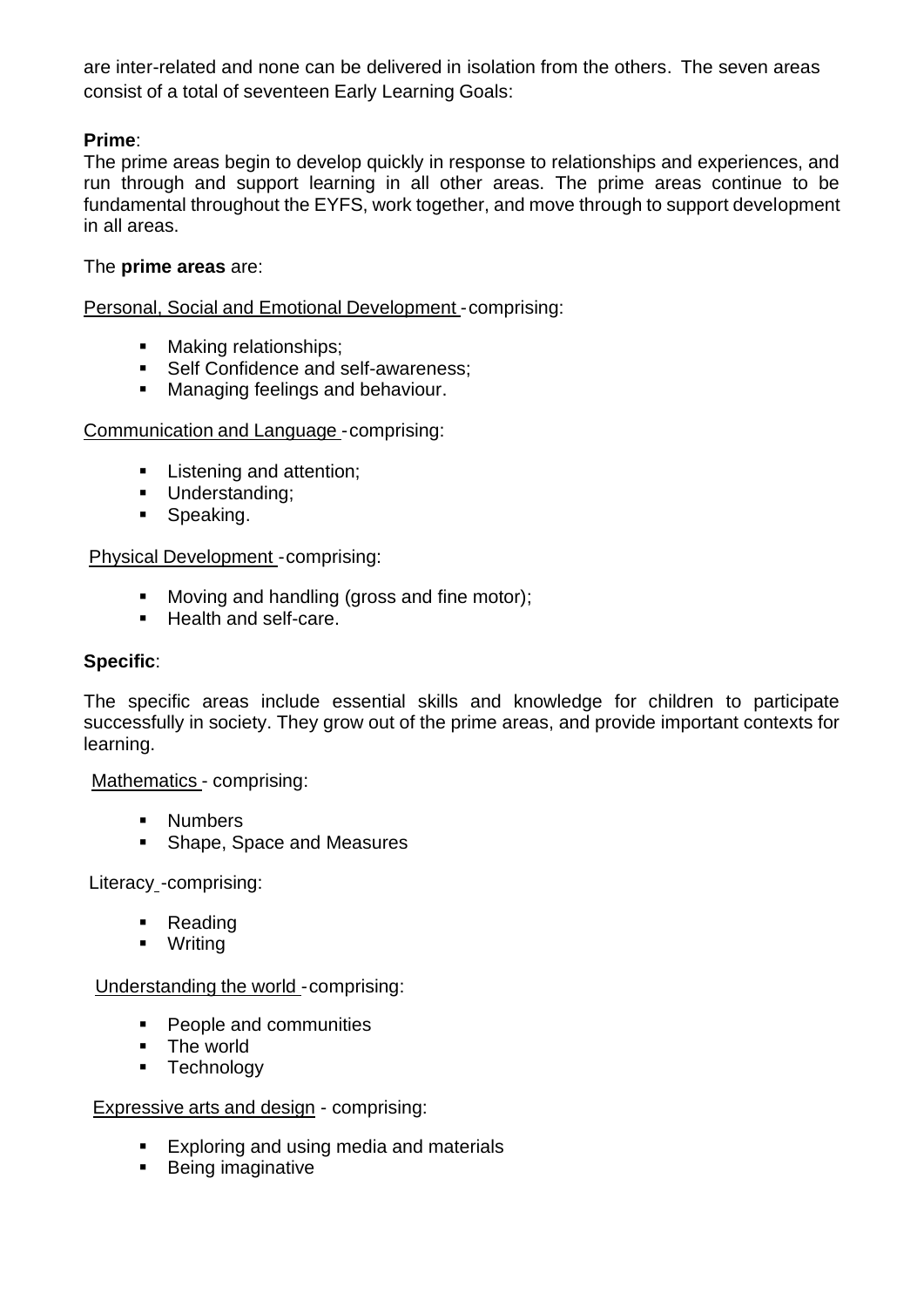The above also refers to our practice of cross-curricular teaching and learning which encourages children to make links and practise skills in a relevant and interesting way.

Trust staff believe that all individual learning styles should be recognised and honoured in a creative learning environment. The way in which we learn is as important to progress and success as what we learn.

## <span id="page-5-0"></span>**5. Assessment at the end of the EYFS**

In accordance with all schools, children will be assessed in their first half term at school. Through observation staff will assess their attainment in the three prime areas and the four specific areas against the early learning goals.

On-going assessment (formative assessment) is an integral part of the learning and development process. Staff are involved in daily observations and assessments throughout the Reception Year; they include child-initiated tasks and teacher led activities in the inside and outside learning environments. Observations, samples of work and photographs are recorded (if relevant) in each child's 'learning journal.'

In some schools data is entered electronically onto the data-tracking programme online at the end of each term, we are looking to secure this across all our primary schools for 2021. The EYFS Profile will be completed at the end of the Reception year; data will be sent to the Department for Education (DfE).

Some Reception Year children may begin to work towards the expected standard of a year one child of the National Curriculum when it is judged appropriate for them. This is when their assessment demonstrates that they are "exceeding expectations". Children who do not achieve all of the Early Learning Goals by the end of the Reception Year continue to work towards them in Year 1. These children will be assessed to be "emerging" in their development. Progress will be shared with parents and carers after the autumn half term, towards the end of the spring term and at the end of the summer term, in accordance with our Assessment, recording and reporting policy. All attainment data is shared with the next teacher for continuity at this time of transition.

## <span id="page-5-1"></span>**6. Learning & Teaching**

The fundamental principles of teaching and learning which are detailed within the Teaching and Learning policy are applied within the Foundation Stage. The core purpose at Marches Trust is to teach for enjoyment and progress, ensuring that all children steadily acquire and improve skills, knowledge and understanding. In EYFS children join a community of lifelong learning - children and adults alike. High quality expectations for teaching, learning and conduct is established in EYFS and is consistently and clearly applied throughout the school. The more specific features of good practice which apply to the EYFS are as follows:

- the very close partnership between teachers and parents/carers that helps our children to develop a positive self-image of themselves as learners and, therefore, to feel secure and confident at school;
- the understanding that teachers have of early child development and special educational needs and how this relates to teaching and learning;
- a kinaesthetic and visual approach to curriculum delivery, which provides rich and varied opportunities for 'small world' play - using toys and models which replicate real life activities - and for role play (involving areas inside and outside the classroom which simulate real life situations and provide opportunities for imaginative play);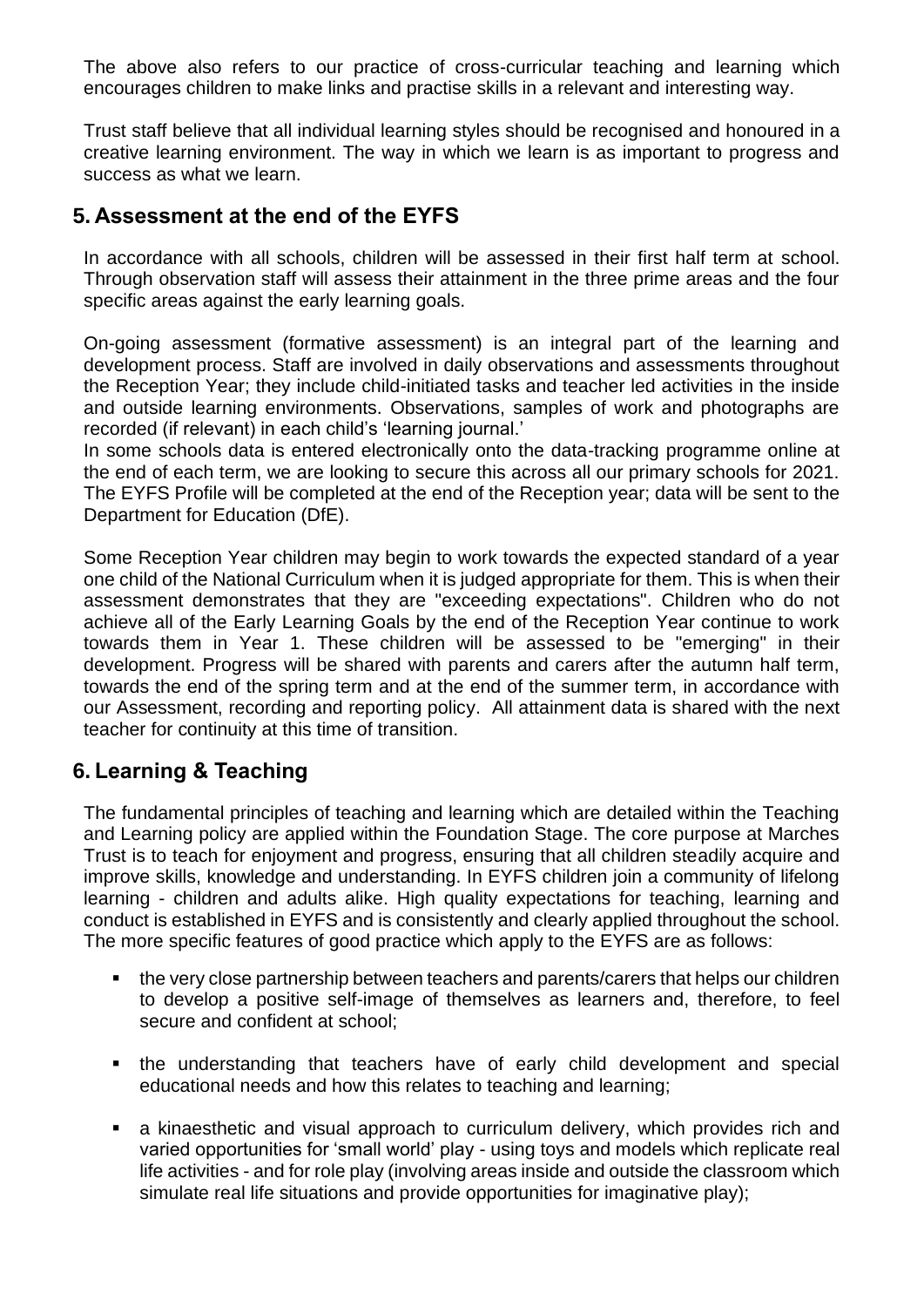- the range of approaches that provide first-hand experiences; give clear explanations; make appropriate interventions; and establish and develop the children's ability to play, socialise and communicate with others;
- a very strong emphasis on communication including speech and language interventions and in some schools additional therapy as required - to generate a language for learning; to seek every opportunity to talk with children about their learning, encouraging them to listen and respond productively as appropriate to their level of need;
- the carefully planned and well-resourced curriculum and schemes of work that help children to maximise their potential against the Early Learning Goals (see above). This includes off-site visits and drawing on the resources of the local and wider community;
- the high value placed on Music, Art and the performing arts;
- a safe, high quality-learning environment both indoors and outdoors, available throughout all seasons and weathers;
- the assessment, through observations, of children's achievement, progress and future learning needs, which are regularly shared with parents and carers, and the appropriate resourcing and training of staff to meet the children's needs;
- the good relationships between Trust, other educational and early years settings and agencies.

## <span id="page-6-0"></span>**7. Organisation**

Their curriculum will be planned, overseen and delivered by the class teachers and an experienced Teaching Assistants. The Leadership Team will support the teaching and learning in EYFS and take part in the teaching and assessment processes.

Volunteers will also be encouraged to support Early Years children, under the direction of the class teacher. All children begin school in the autumn term. The integration of the pupils currently is variable depending on our schools and individual community needs.

**Key person**: The key person approach is aimed at enabling and supporting close attachments between children and practitioners. Attachment provides a sense of security so that children can become confident, independent and capable young learners. Their role is to meet the needs of each child in their care and respond sensitively to their feelings, talking to the parents and working in partnership with them. They will of course work in close partnership with the class teaching assistant and The Leadership Team.

A key person is:

- A named member of staff who has more contact than others with the child;
- Someone to build relationships with the child and parents;
- Someone who helps the child become familiar with the provision;
- Someone who meets children's individual needs and care needs;
- Someone who responds sensitively to children's feelings, ideas and behaviour;
- The person who acts as a point of contact with parents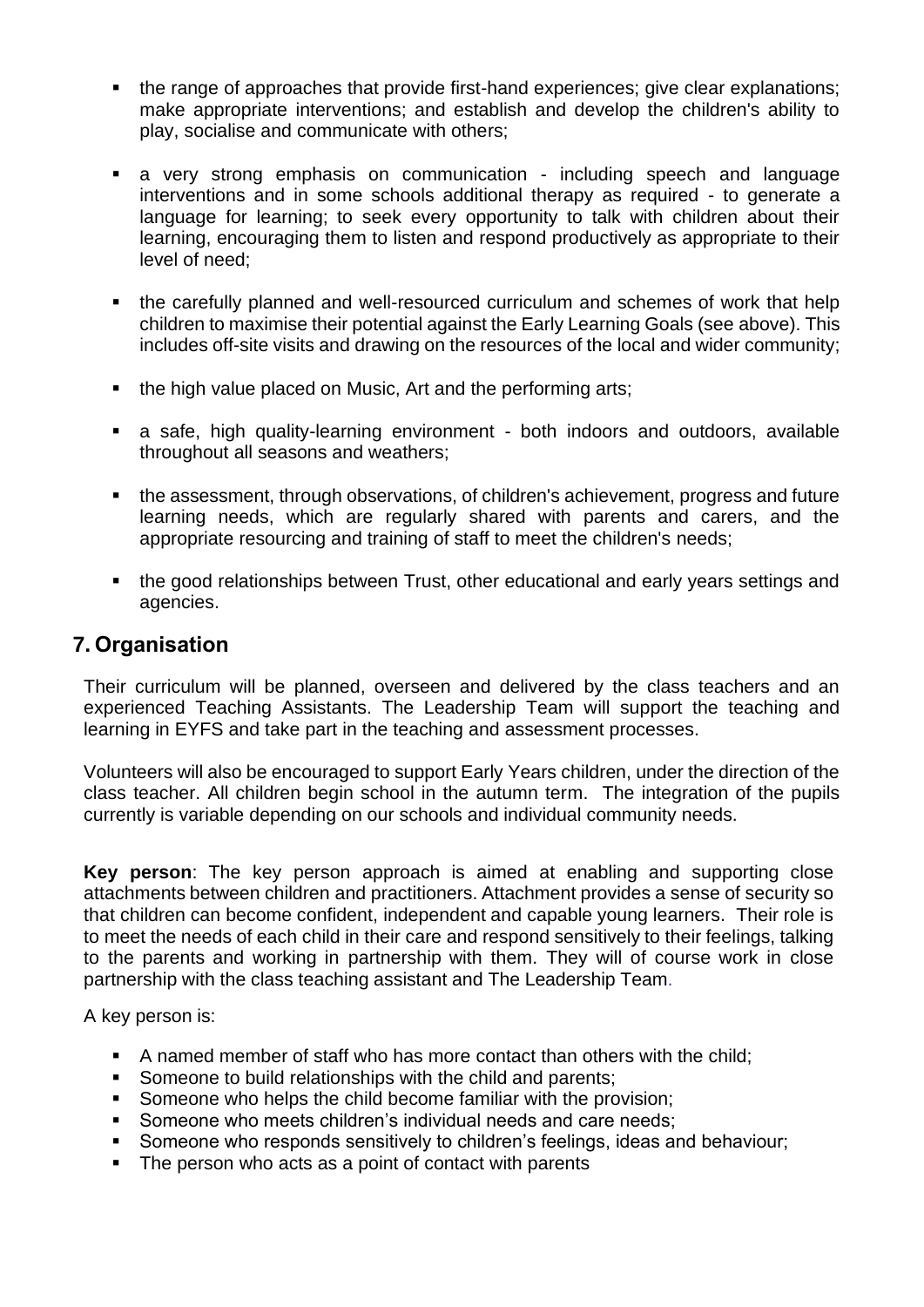# <span id="page-7-0"></span>**8. Safety**

Children are taught to stay safe through the curriculum work in Personal Social Health Citizenship education, which is key part of the whole school curriculum.

The EYFS curriculum and profile documents set clear expectation on aspects of personal safety awareness and where these will be identified in the curriculum plan and taught explicitly.

The Trust takes safety of its pupils very seriously and various related safety policies and procedures are available in the school office and published on our website.

The headteacher or the Governor with responsibility for Health and Safety will be happy to discuss these in more detail should a parent / carer wish to do so. Specifically the following procedures must be observed:

- No child will be handed over to the care of any adult other than a parent / carer **or person nominated by the parent and known to the Reception class staff and they must be over 16 years of age.**
- No mobile phones / cameras other than the designated school mobile phone and cameras may be used in EYFS (in line with whole school policy). Visitors including parents are expected to respect this. Any visitor or volunteer spending time in EYFS will be asked to leave mobile phones in a secure place within the school office and will be returned on their departure.
- The EYFS learning environment is checked frequently for health and safety and this is recorded in a log scrutinised regularly by the Headteacher. The Health and safety governor monitors that any repairs and maintenance is undertaken in a timely manner.

## <span id="page-7-1"></span>**9. Induction & Home-School Links**

Parent meetings and presentations are used to disseminate important information, to encourage discussion and *to emphasize the vital importance of home-school cooperation and mutual support*. This marks the beginning of the home-school partnership, which we regard as high priority for the benefit of all our children.

Links will be made with the pre-school settings and where practicable the Class teacher will make a visit in July.

## <span id="page-7-2"></span>**10. Inclusion in the EYFS**

At Marches Trust we believe that all children matter and have equal rights - irrespective of the child's special educational need(s), disability, gender, creed or ethnicity. Consequently, we aim to be a fully inclusive school - as described in the school's Equality Policy. We give our children every opportunity to participate in a wide range of experiences in order to help them to achieve their best.

We do this by taking account of each child's learning style, communication needs, disability and range of life experiences when we are planning for their learning. This is outlined in the Accessibility Plan, which is a document outlining how the school intends to meet the needs for all children to access learning and is revised annually.

## <span id="page-7-3"></span>**11. Monitoring & Review**

This policy is monitored by the Headteacher and the Local Governing Body, which receives regular reports on the EYFS from the Headteacher.